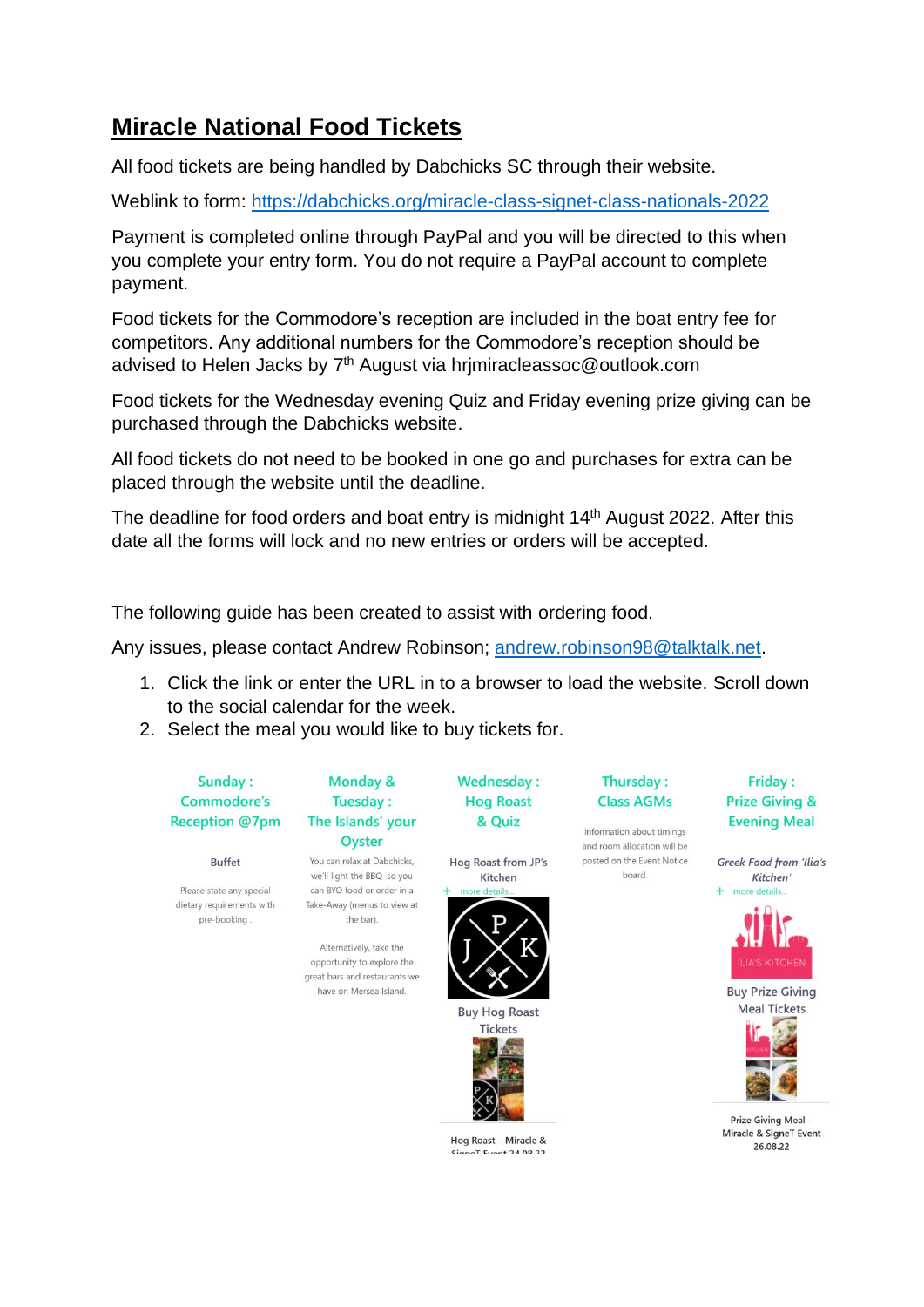3. Choose your option.



Adult, Child (Under 11yrs), Adult - Dietary Requirements, Child - Dietary Requirements

## Hog Roast - Miracle & SigneT Event 24.08.22

 $£9.00 - £18.00$ 

Whole Hog Roast cooked on site for 8 hours , Homemade sage and onion<br>stuffing, Bramley apple sauce, Fresh bakery baps (choice of white and<br>granary)

Homemade salad bar, Vine ripened tomato and shallot, Crisp green leaf<br>with Italian dressing, New potatoes with chives, Crunchy coleslaw

Option

## Choose an option Choose an option<br>Adult<br>Child (Under 11yrs)<br>Adult - Dietary Requirements<br>Child - Dietary Requirements

4. Add to your cart.

Option

|                        |                                                                                        | Hog Roast - Miracle & SigneT Event<br>24.08.22                                                                                                           |        |
|------------------------|----------------------------------------------------------------------------------------|----------------------------------------------------------------------------------------------------------------------------------------------------------|--------|
|                        |                                                                                        | $£9.00 - £18.00$                                                                                                                                         |        |
|                        |                                                                                        | Whole Hog Roast cooked on site for 8 hours, Homemade sage and onion<br>stuffing, Bramley apple sauce, Fresh bakery baps (choice of white and<br>granary) |        |
|                        |                                                                                        | Homemade salad bar, Vine ripened tomato and shallot, Crisp green leaf<br>with Italian dressing, New potatoes with chives, Crunchy coleslaw               |        |
|                        |                                                                                        | Option                                                                                                                                                   |        |
|                        |                                                                                        | Adult                                                                                                                                                    | $\sim$ |
|                        |                                                                                        | £18.00                                                                                                                                                   | Clear  |
|                        |                                                                                        | 10 in stock                                                                                                                                              |        |
|                        |                                                                                        | Add to cart<br>$2 \odot$                                                                                                                                 |        |
|                        |                                                                                        |                                                                                                                                                          |        |
| Additional information |                                                                                        |                                                                                                                                                          |        |
|                        |                                                                                        |                                                                                                                                                          |        |
| Option                 | Adult, Child (Under 11yrs), Adult - Dietary Requirements, Child - Dietary Requirements |                                                                                                                                                          |        |

5. You will be direct to your basket. Select " Continue shopping" to add further tickets. Otherwise continue to step 7.

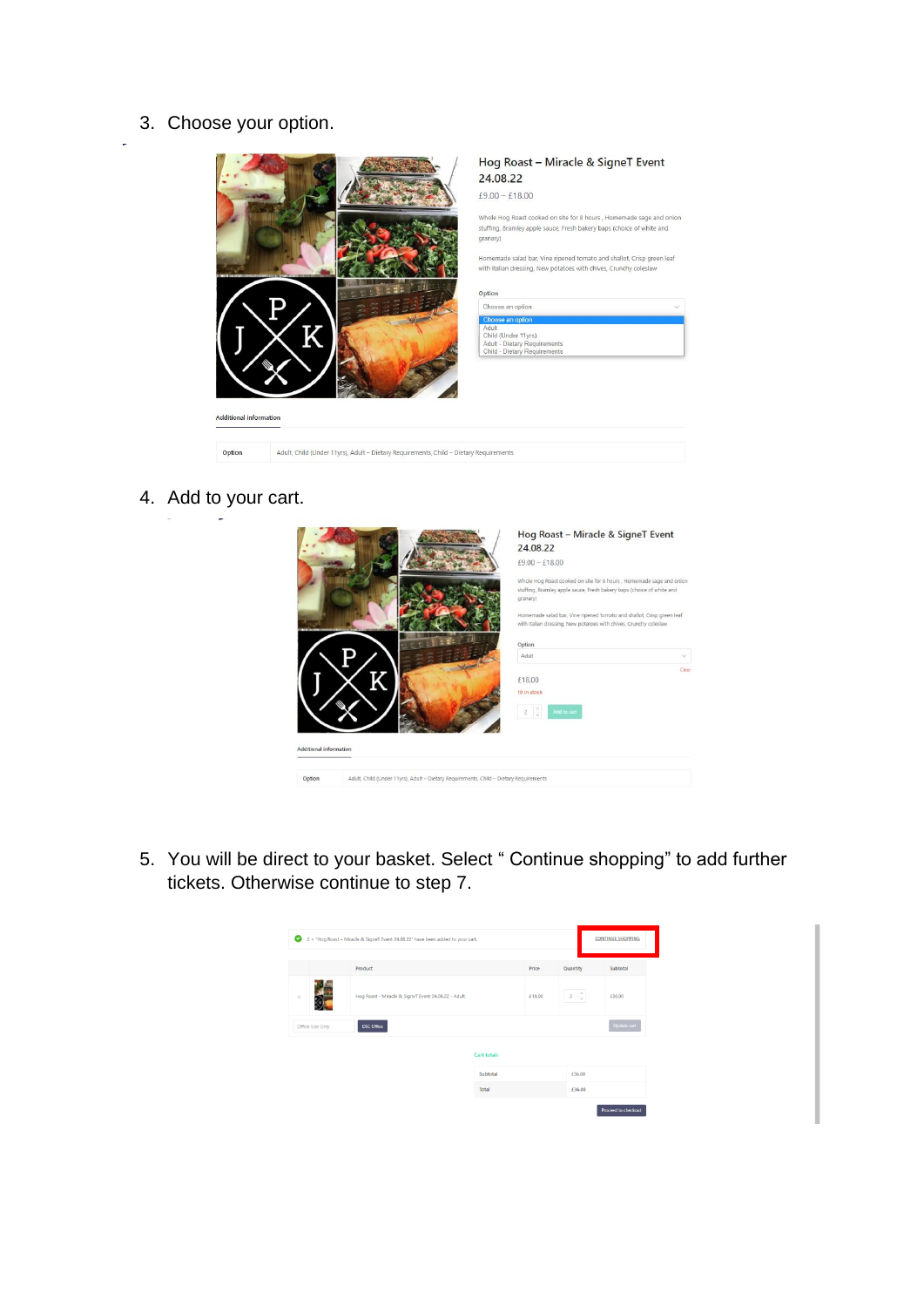6. Select the meal you wish to add tickets for and repeat steps 3 – 5 again.



7. Once you have added all of your meals, press "Proceed to Checkout".



8. Enter your billing details and tick the "I confirm I am a current member of DSC" box. We have been given the following permission from Dabchicks SC. "As you and your crew are granted Temporary Membership for the duration of the event, you may tick the 'I confirm I am a current DSC member' box during the payment process for these tickets."